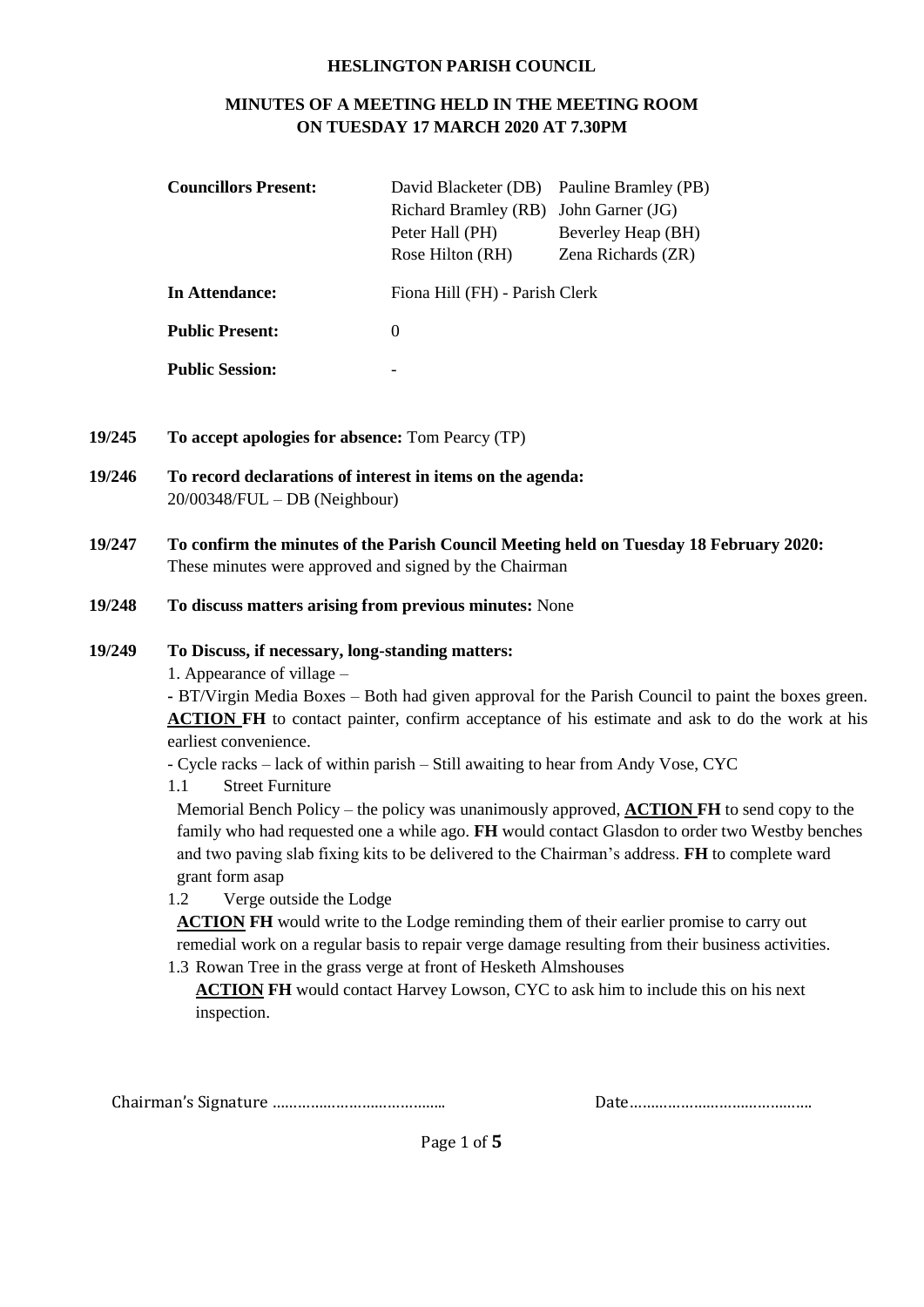2. Highway Matters

2.1 Cars blocking footpath – Main Street West

KA had responded to the resident directly as follows – "Parking services advise me that it looks as if there are yellow lines which seem to extend to the entrance to Spring Lane. If that is the case your best course of action is to ring the Parking hotline number on 0800 138 1119 and an on-call officer will attend as soon as possible. Alternatively, if you can let me know the times the vehicles are parking we can try and get a targeted patrol to the location".

2.2 Lord Deramores School – nettles on verge along Field Lane

CYC had liaised with the school and a solution put into place.

3. City of York Council

3.1 Article 4 (2) Direction – NTR

3.2 Local Plan – NTR

4. University of York – is currently shut due to Covid19

4.1 Antisocial Behaviour – JG/BH reported some incidents last week.

5. Neighbourhood Planning – **DB reported that within five days a fact check report would be received from the examiner. When dealt with by the working group, a lengthy report is expected from the examiner, but due to COVID19, it is unclear when the next steps would progress**.

6. Communication: Website up to date with information provided. Thanks to PH for his work with the newsletter. **ACTION PH** to take to printers.

#### **19/250 To receive any matters raised by members of public:** None

#### **19/251 To report and make relevant recommendations on new planning applications:**

7.1 19/02593/FUL - Two storey side extension, 1no. light tube to front roofslope and 1no. light tube to rear roofslope @ 13 The Crescent

This was dealt with at the previous meeting.

7.2 20/00051/ADV - Display of 1 no. internally illuminated fascia sign and 1no. internally illuminated projecting sign @ Unit 2 Kimberlow Hill Retail Park

The Parish Council unanimously agreed a Neutral response, with comments as follows:

- The external lights should only be on during hours of operation.

7.3 20/00313/TPO - Fell 4no. Silver Birch trees protected by Tree Preservation Order no. 7/1986 @ 20 Walnut Close

The Parish Council unanimously agreed an Objection response, with comments as follows: - There is no compelling evidence to work on this tree, which has a TPO, that will affect the aesthetics, so this should be referred to the CYC Tree Officer.

7.4 20/00386/LBC - External and internal alterations to facilitate building refurbishment @ University Central Hall

The Parish Council unanimously agreed a Neutral response, with comments as follows: No Comments

7.5 20/00348/FUL - Two storey rear extension, single storey infill extensions to side and rear and changes to the ground floor to create separate studio @ 5 Bateson Close

The Parish Council unanimously agreed an Objection response, with comments as follows:

- The hedge is at risk of damage and an application should not do harm to another property directly or by default

Chairman's Signature ………………………………….. Date……………………………………. - Windows overlooking the neighbours' property would result in a loss of privacy/amenity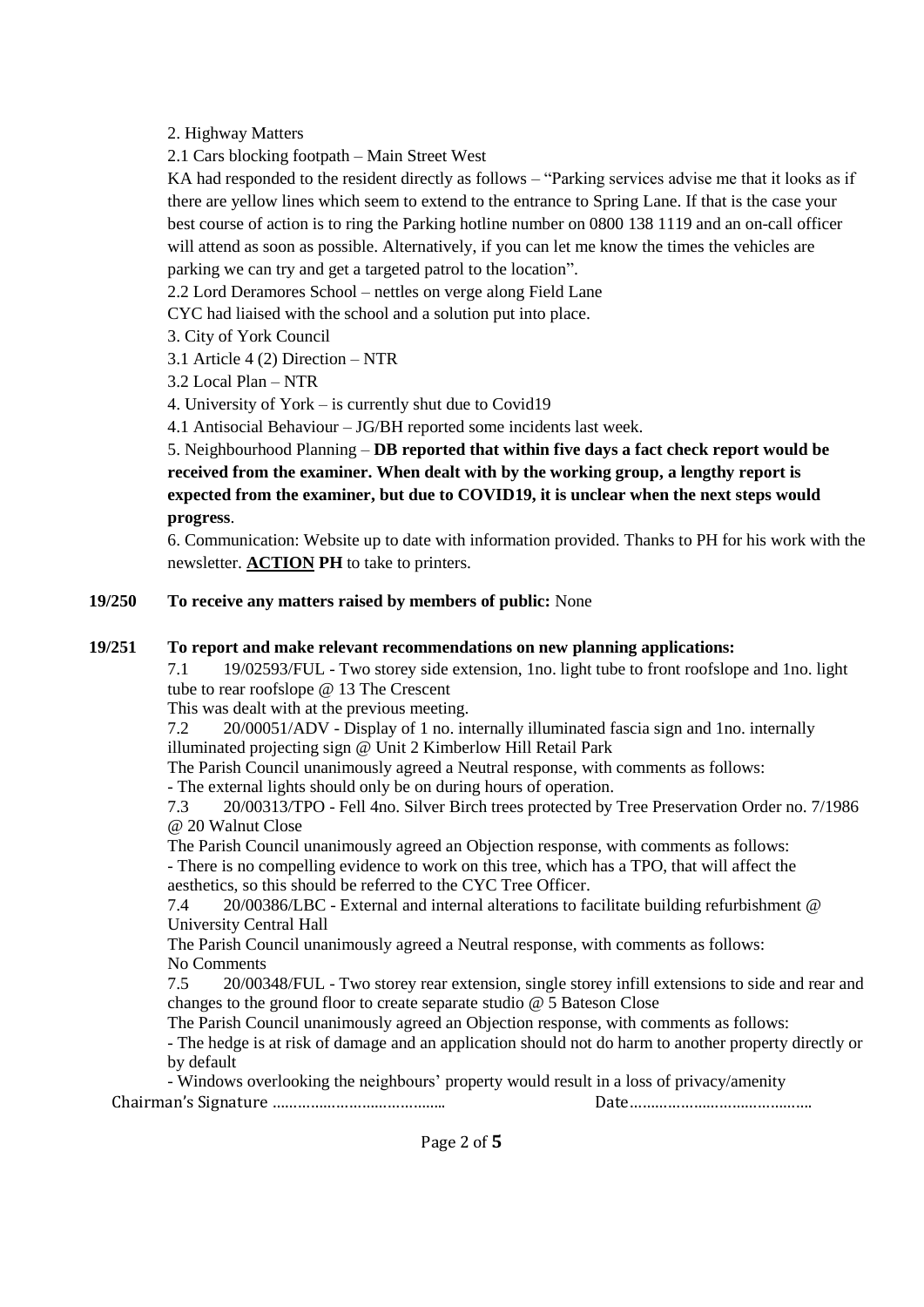7.6 20/00317/FUL - Erection of single storey electrical sub-station and covered cycle park @ Land Comprising Part Car Park South Of Physics Building Goodricke Way The Parish Council unanimously agreed a Neutral response, with comments as follows: No Comments

# **19/252 To report planning decisions by City of York Council:**

8.1 19/02540/REMM - Reserved matters application for approval of siting, design, external appearance and landscaping of a research centre building with associated access, cycle parking and landscaping following outline permission @ Proposed Research Centre Lakeside Way – Approved 8.2 19/02537/FUL - Extension to dwelling to form first floor level above part of existing building @ 2 Granary Court, Main Street - Refused

## **19/253 To receive reports from representatives of following outside bodies:**

- 1. Ward Councillors NTR
- 2. North Yorkshire Police –Report shown at the end of these minutes
- 3. Heslington East Community Forums BH/RB attended the meeting 25Feb20 and gave a summary of the proposed campus developments.
- 4. Good Neighbours Forum NTR
- 5. Ouse and Derwent Drainage Board NTR
- 6. Sports Field ZR reported there was a meeting next week and she was asked to bring up parking.

7. York Environment Forum – RH had attended a meeting last week which celebrated International Women's Week

8. Alms Houses – ZR reported there was a meeting last week, but she did not attend.

9. The Meeting Room – JG reported that the committee were dealing with an incident resulting from recent teenage birthday party.

10. Fulford & Heslington Ward – The Ward meeting planned for tomorrow is cancelled

## **19/254 To receive any new correspondence received by the council:**

1. Barclays Bank – proposed branch closure

**ACTION FH** was asked to write to express the Parish Council's disappointment that the branch was to close as they had been much valued within the village and to ask if they would consider making a donation towards the upkeep of the Memorial Benches.

## **19/255 To receive matters raised by members:**

**-** Car parking along School Lane/Low Lane – **ACTION PB** would speak to the University to ask if this area was included in their yearly traffic census and for advice on a way forward.

- Low Lane, No Access to Sports Village –**ACTION PB** would speak with the University for advice on a way forward.

- Coronavirus, Community Assistance – this was deferred to then end of this meeting, so Cllrs could discuss this separately from the Parish Council.

Chairman's Signature ………………………………….. Date…………………………………….

|--|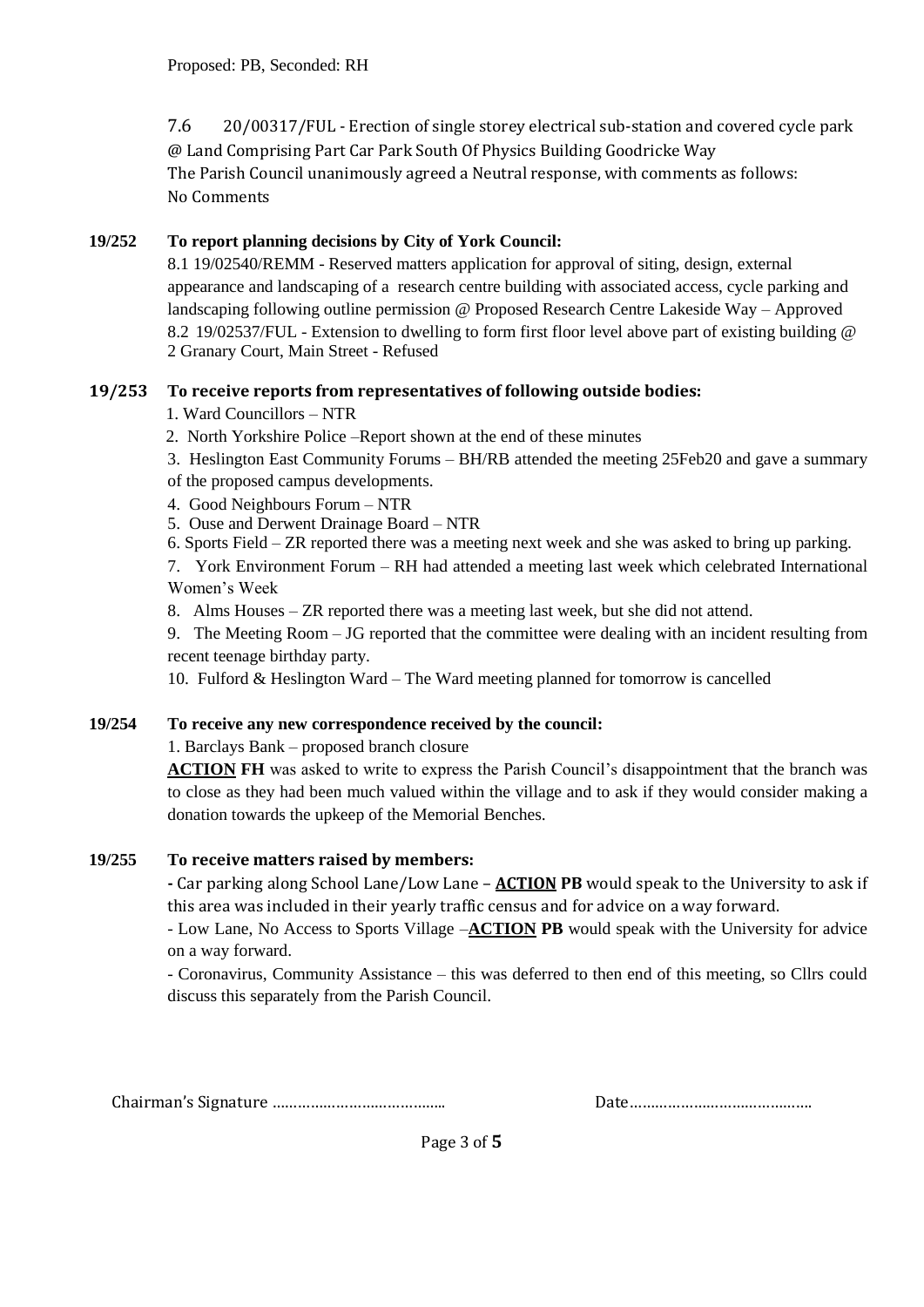### **19/256 To discuss matters raised with/by Yorkshire Local Councils Association**

Guidance on how parish council can function during the Coronavirus had been circulated. An invoice totalling £782.00 had been received for the 2020-2021 subscription.

The Parish Council unanimously agreed to delegate decision making to Parish Clerk/Responsible Financial Officer, under the Local Government Act 1972, Section 101. This delegation should only be used during periods of National Emergencies (e.g. COVID19), when the Government had passed emergency legislation and orders a "Lock Down", which prevents the Parish Council from meeting. The delegation is only to do anything expedient and necessary to ensure the continuous business of the council, and to deal with mandatory undertakings in order to prevent the authority from incurring liability during the period that the delegation is applicable. Before any decision is made, the details will be circulated to all Parish Councillors and consultation with the chairman in the decision making will be conducted but the Parish Councils acknowledged that it is the Parish Clerk that is the decision maker.

### **19/257 To discuss matters raised by Parish Clerk/Responsible Financial Officer:**

1. Bookkeeping records for year ending 31 Mar 20 to date

FH circulated copies of a bank reconciliation, along with an income & expenditure report.

2. Financial management - Internal Controls, Property/Asset Checks, Internal/External Audits, GDPR Cllrs conducted internal controls and found everything in order.

3. To approve the following invoices for payment

| 3.1 | Parish Clerk | Salary                  | £215.40 | 001852 |
|-----|--------------|-------------------------|---------|--------|
| 3.2 | Lengthsman   | Salary                  | £266.40 | 001853 |
| 3.3 | <b>HMRC</b>  | <b>PAYE</b>             | £481.80 | 001854 |
| 3.4 | Parish Clerk | <b>Expenses</b>         | £41.25  | 001855 |
| 3.5 | Amazon       | <b>Inkjet Cartridge</b> | £58.06  | 001856 |
| 3.6 | Fiona Hill   | Salary Underpayment     | £72.30  | 001857 |
| 3.7 | Lengthsman   | Salary underpayment     | £89.51  | 001858 |
|     |              |                         |         |        |

# **19/258 To confirm the dates of the future meeting(s) on Tuesdays at 7.30 p.m. in the Meeting Room as:** 21Apr20, 19May20, 16Jun20, 21Jul20, 18Aug20, 15Sep20, 20Oct20, 17Nov20, 15Dec20, 19Jan21, 16Feb21, 16Mar21, 20Apr21, 18May21, 15Jun21, 20Jul21, 17Aug21, 21Sep21, 19Oct21, 16Nov21, 21Dec21

| The Pensions Regulator – Duties Checker                                                                                                   |              |  |  |
|-------------------------------------------------------------------------------------------------------------------------------------------|--------------|--|--|
| Heslington Parish Council is an employer who has to provide a pension.                                                                    |              |  |  |
| Their Staging Date is                                                                                                                     | 01 July 2017 |  |  |
| What you need to do and by when:                                                                                                          |              |  |  |
| Confirm who to contact                                                                                                                    | Done         |  |  |
| FH has exchanged emails with The Pensions Regulator to advise them that both the Primary Contact and the Secondary Contact is Fiona Hill. |              |  |  |
| Choose a pension scheme<br>2.                                                                                                             | Done         |  |  |
| The Parish Council has enrolled with Now Pensions Trustees Ltd, 164 Bishopsgate, London, EC2M 4LX with assistance from Ardent IFA Ltd, 80 |              |  |  |
| Clifton, York YO30 6BA. Tel: 01904 655330. Email: hello@ardentuk.com                                                                      |              |  |  |
| Type of pension scheme:                                                                                                                   | Occupational |  |  |
| Employer pension scheme reference (EPSR)                                                                                                  | 35LZ         |  |  |
| Pension scheme registry number (PSR)                                                                                                      | 12005124     |  |  |
| Work out who to put into a pension<br>3.                                                                                                  | Done         |  |  |
| Write to your staff<br>4.                                                                                                                 | Done         |  |  |
| Declare your compliance<br>5.                                                                                                             | Done         |  |  |
|                                                                                                                                           |              |  |  |